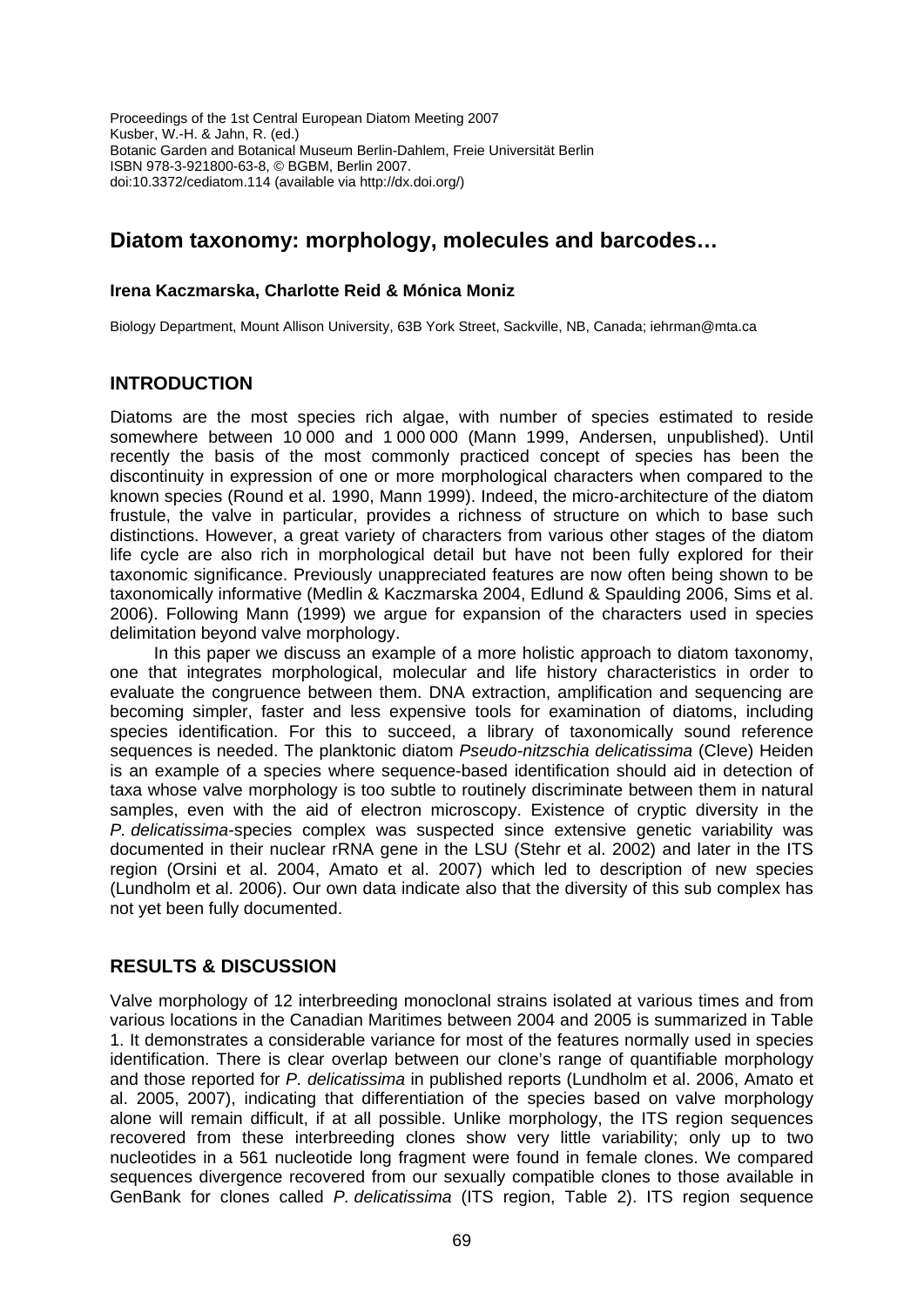comparison clearly separate our clones from most of those reported from the coast of Denmark, the Gulf of Mexico (Lundholm et al. 2006) and the Gulf of Naples considered *P. delicatissima (sensu stricto* Amato et al. 2007).

In contrast, our clones show considerable similarities to ITS sequences reported from clones isolated from Scottish waters (Fehling et al. 2006), to one Danish clone (Lundholm et al. 2006) and to clones isolated from the Pacific. The Italian clones from this group are designated as *P. delicatissima*2 by Amato et al. 2007, and might represent a new (semi)cryptic species. Even less intraspecific sequence divergence was found in a 570 bp long fragment close to the 5' end of a mitochondrial gene cytochrome c oxidase (cox1) where sequences of 7 clones (2 males and 4 females and one clone of unknown sex) were invariable except for one nucleotide substitution in one sequence. Since the cox1 sequences for *P. delicatissima* clones from the studies cited above are not available, we compared nucleotide composition in our interbreeding *P. delicatissima* clones to the range of inter- and intraspecific sequence divergence known for a few pennate diatoms represented by multiple clones (Table 3). Sequence divergence remains very low at the intraspecific level and considerably greater at the interspecific level. Therefore, this marker also may be used to discriminate between (semi)cryptic species.

| Name/(location)                    | Length<br>$(\mu m)$ | Width<br>$(\mu m)$ | <b>Fibulae</b><br>$(in 10 \mu m)$ | <b>Striae</b><br>$(in 10 \mu m)$ | <b>Poroids</b><br>(in 1 µm) | Reference               |
|------------------------------------|---------------------|--------------------|-----------------------------------|----------------------------------|-----------------------------|-------------------------|
| P. delicatissima<br>(Italy)        | $57 - 58$           | $1.7 - 2.1$        | $18 - 23$                         | $36 - 38$                        | $8 - 9$                     | Lundholm et al.<br>2006 |
| P. delicatissima<br>S.S.           | $14 - 53$           | $1.8 - 2.3$        | $21 - 26$                         | $38 - 41$                        | $6 - 10$                    | Amato et al.<br>2007    |
| P. delicatissima2                  | no<br>data          | $1.5 - 1.8$        | $23 - 28$                         | $42 - 44$                        | $7 - 10$                    | Amato et al.<br>2007    |
| P. delicatissima<br>(Bay of Fundy) | $17 - 48$           | $1.7 - 2.3$        | $19 - 30$                         | $37 - 44$                        | $7.5 - 14$                  | this study              |
| P. delicatissima<br>(Danish coast) | $70 - 72$           | $1.7 - 1.9$        | $20 - 25$                         | $36 - 39$                        | $9 - 12$                    | Lundholm et al.<br>2006 |
| P. delicatissima<br>(Japan)        | $26 - 35$           | $1.4 - 1.8$        | $19 - 23$                         | $35 - 38$                        | $9 - 10$                    | Lundholm et al.<br>2006 |

**Table 2.** Comparison of intra- and interspecific sequence divergence in ITS1 and ITS2 in clones attributed to *Pseudo-nitzschia delicatissima*.

| <b>Name</b>           | Fragment length (bp) | Divergence (%) | Reference            |
|-----------------------|----------------------|----------------|----------------------|
| P. delicatissima s.s. | 641                  | 2.34           | Amato et al. 2007    |
| P. delicatissima2     | 561                  | ا>             | Amato et al. 2007    |
| P. delicatissima      | 572                  | $<$ 1          | Fehling, unpublished |
| P. delicatissima      | 561                  | ا>             | this study           |

The concept of molecular barcoding as a means of species identification is still hotly debated, but a number of recent publications demonstrate the usefulness of this approach in identification of species in a wide range of animal phyla, fungi and protists (Cywinska et al. 2006, Hebert et al. 2004, Gómez et al. 2007, Seifert et al. 2007, Saunders 2005). Currently the program is testing the feasibility of using a 300-700 bp region in the cox1 gene sequence as a species-specific "barcode" or "label" in a variety of microeukaryotes, including diatoms.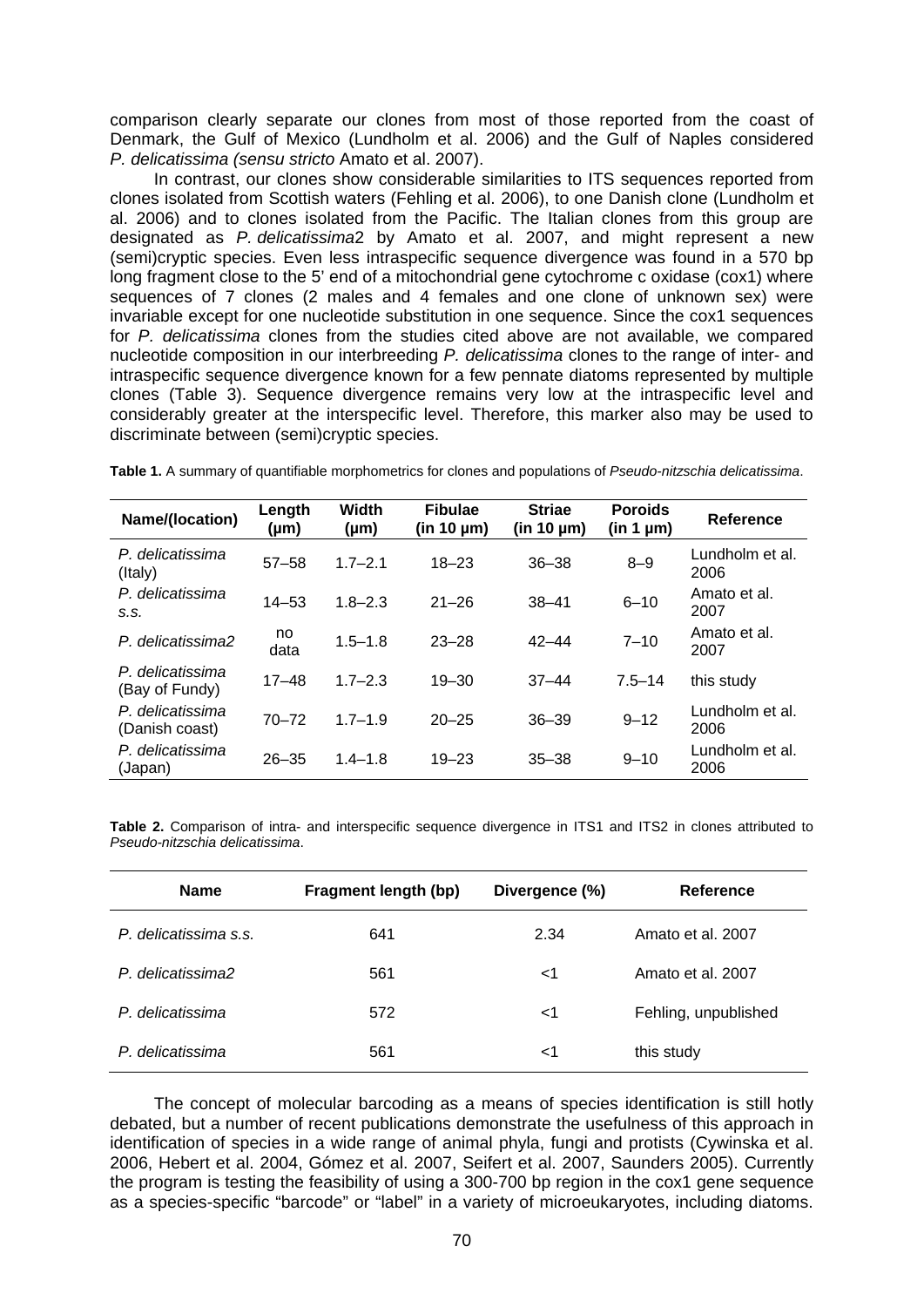The Canadian "Barcode of Life Network" shows 28,129 species barcoded and 194,654 sequences accumulated in about 4 years. Our data (albeit initial) illustrate that both the ITS region and the cox1 sequence variability hold the potential for species-specific barcoding of diatoms and may become a feasible and practical means of diatom identification in general, but morphologically cryptic diversity such as in the *P. delicatissima* species complex in particular (Table 4).

Molecular barcoding carries the potential for a rapid, globally consistent identification of species, thus liberating valuable classical taxonomic expertise to focus on taxonomic research rather than identification of known species. In GenBank there are now nearly 100,000 sequences listed for diatoms, accumulated in just 4–5 years. This number has already exceeded the estimated total number of species frequently attributed to diatoms just over a decade ago. A considerable number of sequences submitted to GenBank are unnamed, and clearly demonstrate that taxonomically sound, correctly identified reference sequences are needed for ecological studies. The benefits of such an approach may be exemplified in the identification of non-indigenous diatoms carried in ballasts of transoceanic cargo ships, protection of rare and/or endangered species or timely detection of harmful diatoms.

**Table 3.** Pairwise nucleotide comparison matrix for selected pennates using a 435 bp long fragment of cox1. Diatom names are abbreviated to the first three letters of genus and species plus identifying clone number.

|               | 1       | $\mathbf 2$                    | 3           | 4        | 5    | 6       | 7           | 8                       | 9            | 10                           | 11     | 12                     | 13     | 14                           | 15                  |
|---------------|---------|--------------------------------|-------------|----------|------|---------|-------------|-------------------------|--------------|------------------------------|--------|------------------------|--------|------------------------------|---------------------|
| Tha nit       | 0       |                                |             |          |      |         |             |                         |              |                              |        |                        |        |                              |                     |
| Fra str 1     | 79      | $\mathbf 0$                    |             |          |      |         |             |                         |              |                              |        |                        |        |                              |                     |
| Fra str 2     | 79      | 0                              | 0           |          |      |         |             |                         |              |                              |        |                        |        |                              |                     |
| Fra str 3     | 79      | 0                              | $\mathbf 0$ | 0        |      |         |             |                         |              |                              |        |                        |        |                              |                     |
| Ast glac      | 77      | 71                             | 71          | 71       | 0    |         |             |                         |              |                              |        |                        |        |                              |                     |
| Nit fru       | 86      | 99                             | 99          | 99       | 89   | 0       |             |                         |              |                              |        |                        |        |                              |                     |
| <b>KF unk</b> | 96      | 90                             | 90          | 90       | 94   | 77      | $\mathbf 0$ |                         |              |                              |        |                        |        |                              |                     |
| Cer clo 1     | 84      | 98                             | 98          | 98       | 90   | 70      | 80          | $\mathbf 0$             |              |                              |        |                        |        |                              |                     |
| Cer fus 1     | 82      | 93                             | 93          | 93       | 93   | 69      | 74          | 43                      | $\mathbf 0$  |                              |        |                        |        |                              |                     |
| Cer fus 2     | 82      | 92                             | 92          | 92       | 93   | 69      | 74          | 44                      | 1            | 0                            |        |                        |        |                              |                     |
| Pse del 1     | 90      | 102                            | 102         | 102      | 93   | 73      | 78          | 69                      | 77           | 77                           | 0      |                        |        |                              |                     |
| Pse del 2     | 90      | 102                            | 102         | 102      | 93   | 73      | 78          | 69                      | 77           | 77                           | 0      | 0                      |        |                              |                     |
| Pse del 3     | 90      | 103                            | 103         | 103      | 93   | 73      | 79          | 70                      | 78           | 78                           | 1      | 1                      | 0      |                              |                     |
| Pse del 4     | 87      | 99                             | 99          | 99       | 92   | 71      | 76          | 68                      | 76           | 76                           | 0      | $\mathbf 0$            | 1      | 0                            |                     |
| Pse del 5     | 90      | 102                            | 102         | 102      | 93   | 73      | 78          | 69                      | 77           | 77                           | 0      | $\mathbf 0$            | 1      | 0                            | 0                   |
|               | Tha nit | ↽<br>$\overline{\mathsf{str}}$ | N<br>str    | ω<br>str | glac | Nit fru | unk<br>ΚF   | ᠆<br>$rac{1}{\sqrt{2}}$ | ᠇<br>Cer fus | $\mathbf{\Omega}$<br>Cer fus | ᠆<br>공 | $\mathbf{\Omega}$<br>공 | ω<br>굥 | 4<br>$\overline{\mathsf{d}}$ | 5<br>$\overline{e}$ |
|               |         | Fra                            | Fra         | Fra      | Ast  |         |             | Cer                     |              |                              | Pse    | Pse                    | Pse    | Pse                          | Pse                 |

**Table 4.** Comparison of intra and interspecific divergence in the barcoding region of the cox1 gene in various protists: (1) this study, (2) Saunders 2005, (3) Beaton et al. 2007, Ferrell & Beaton 2007, (4) Lynn & Strüder-Kypke 2006 and (5) Barth et al. 2006.

| Taxon (#species)            | Fragment length (bp) | Intra/Interspecific | <b>Source</b> |
|-----------------------------|----------------------|---------------------|---------------|
| Diatoms (20)                | 420                  | $0 - 3/15 - 20%$    |               |
| Red macro-algae (37)        | 664                  | $0 - 0.3/4.4 - 14%$ | ⌒             |
| Marine Dinoflagellates (17) | Not shown            | $0 - 1/0 - 11%$     | 3             |
| Tetrahymena (8)             | 980                  | $<1/1-12.4%$        | 4             |
| Paramecium (2)              | 880                  | $7 - 9.5 / - 20%$   | 5             |